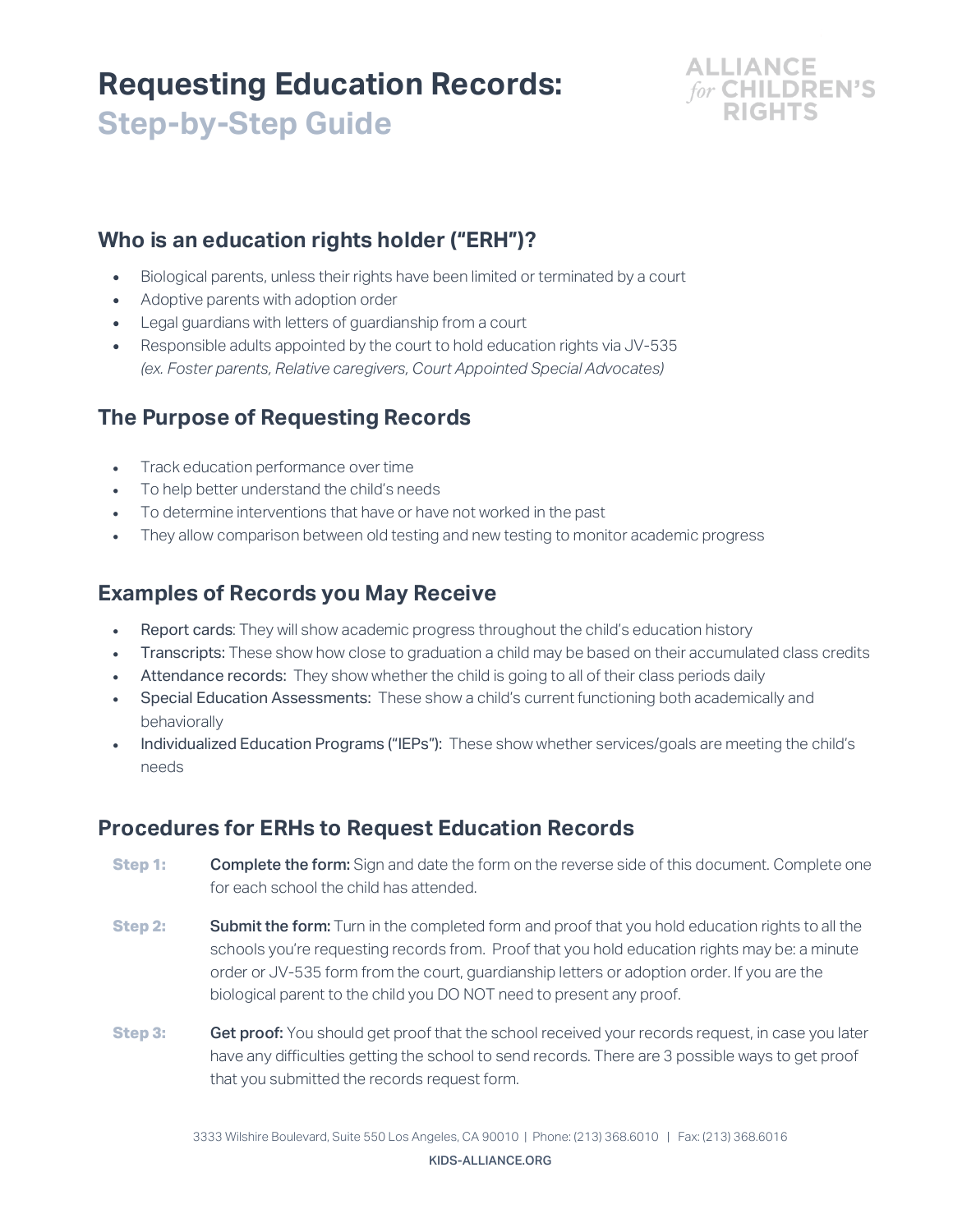- **•** If submitting the form in person, get a date stamp on the form and keep a copy as proof.
- **•** If submitting via fax, keep a copy of the fax transmittal report confirming that the fax was received.
- **•** If sending via mail, send it via certified mail. Make sure to keep the certified mail receipt as proof.
- **Step 4: Get records:** Schools, by law, have only 5 business days to send you the records you requested. You should call the school 2 days after submitting the records request form, to confirm that it was received and that they will be sending you records within 5 business days. If the school informs you that they do not have records for your child, ask that they put this in writing.
- **Step 5:** If by the 5th day you have not received any records, contact the school and request that they send them to you immediately.
- **Step 6: Organize and Review Records:** Once you receive the records, organize them chronologically, by school year, and read through them to make sure you received everything you requested. You should make sure that you received all of the child's report cards, attendance records, transcripts, behavior notes/suspension notices. If your child is in special education, pay close attention to the IEP dates and make sure that you have an IEP for each year they were eligible and an assessment every three years. If you notice that anything is missing, you should go back to the school and request that they give you the missing documents.